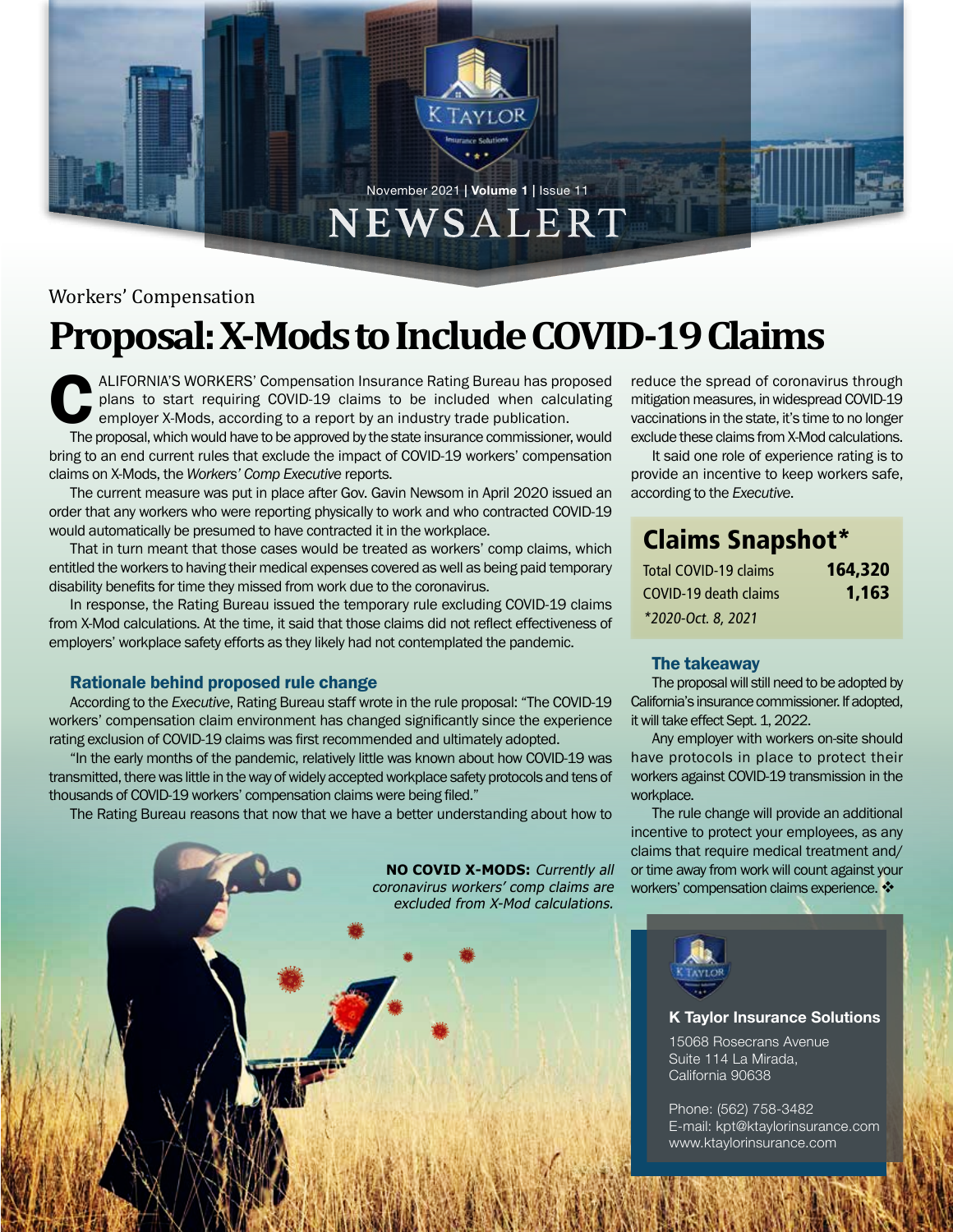### Commercial Property

# Factors That Are Pushing Insurance Rates Higher

COMMERCIAL PROPERTY insurance rates are continuing to<br>climb, as the segment faces a number of headwinds that<br>have pushed claims costs to new heights.<br>A number of factors are affecting rates, including the frequency climb, as the segment faces a number of headwinds that have pushed claims costs to new heights.

A number of factors are affecting rates, including the frequency and severity of extreme weather claims. the cost of rebuilding, rates for commercial properties not keeping pace with claims costs, and more.

The end result has been a steady increase in property rates across the board, but businesses with operations in areas that are more susceptible to natural disasters are seeing the highest increases.

As a business owner with commercial property, you've probably already seen rates increase, and you should be prepared for further rate hikes in the coming year. Here are the main drivers of these increases.

#### Mounting natural catastrophes

The number of natural catastrophes hitting the U.S. continues increasing as does the cost of those disasters, which are affecting more properties around the country.

Depending on the part of the nation a property is located it can be exposed to hurricanes, wildfires, tornadoes, hail, flooding and more. There has also been an increase in civil unrest, which often results in property damage to businesses.

Insured property losses in the U.S. hit \$74.4 billion in 2020, the second-most expensive year on record. Also, last year set the record for the most major natural catastrophe events to hit the U.S. in a single year (22 of them).



**CIVIL UNREST:** During the last few years, there have been more public disturbances, resulting in significant property damage.



Five of the 10 most expensive catastrophe years for the insurance industry have occurred since 2011.

#### Reconstruction costs

Reconstruction costs have skyrocketed during the past five years, averaging 5% a year, according to the Associated Builders and Contractors analysis of Bureau of Labor Statistics data.

Lumber prices rose by 73% between April 2020 and July 2021, greatly increasing rebuilding costs. On top of that, iron and steel products jumped 15% in price during the same period, and steel mill products by nearly 7%.

#### Construction labor shortage

The construction industry faces a serious labor crunch. And many firms have backlogs that stretch out more than six months. According to the U.S. Chamber of Commerce Commercial Construction Index, this shortage is leading to real-world setbacks for contractors:

- 68% of contractors say they are asking workers to do more work.
- 56% report a challenge in meeting project schedules.
- 50% of contractors are putting in higher bids.
- Over a third (35%) report turning down work due to skilled labor shortages.

#### Property rates are inadequate

Despite the fact that rates have been increasing for the last five years, insurers are still struggling to keep up with the rapidly rising cost of claims as well as the number of claims they are seeing.

Those factors have made it difficult for the industry to peg pricing at the right level, resulting in a string of losses in property insurance for most carriers.

As the industry struggles to get back to profitability, insurers will have to continue boosting rates.

#### Reinsurance rates

A portion of the property insurance rate gains can be attributed to insurance companies dealing with higher reinsurance costs. Insurers buy reinsurance to pass on claims costs from catastrophic events, in order to reduce their overall risk.

#### The takeaway

There are some steps that businesses can take to try to affect their premiums. If you have an older building, you can replace your mechanical, electrical and plumbing systems with newer, codecompliant variants.

Safeguard your building against location-specific hazards (for example, creating a defensible space and using fire-resistant roofing in wildfire areas and upgraded cladding in hurricane areas).

Also, electrical fires are the number-one cause of property damage, so you should consider installing fire-protection systems such as sprinklers and fire hose cabinets.  $\clubsuit$ 

Produced by Risk Media Solutions on behalf of K Taylor Insurance Solutions. This newsletter is not intended to provide legal advice, but rather perspective on recent regulatory issues, trends and standards affecting insurance, workplace safety, risk management and employee benefits. Please consult your broker or legal counsel for further information on the topics covered herein. Copyright 2021 all rights reserved.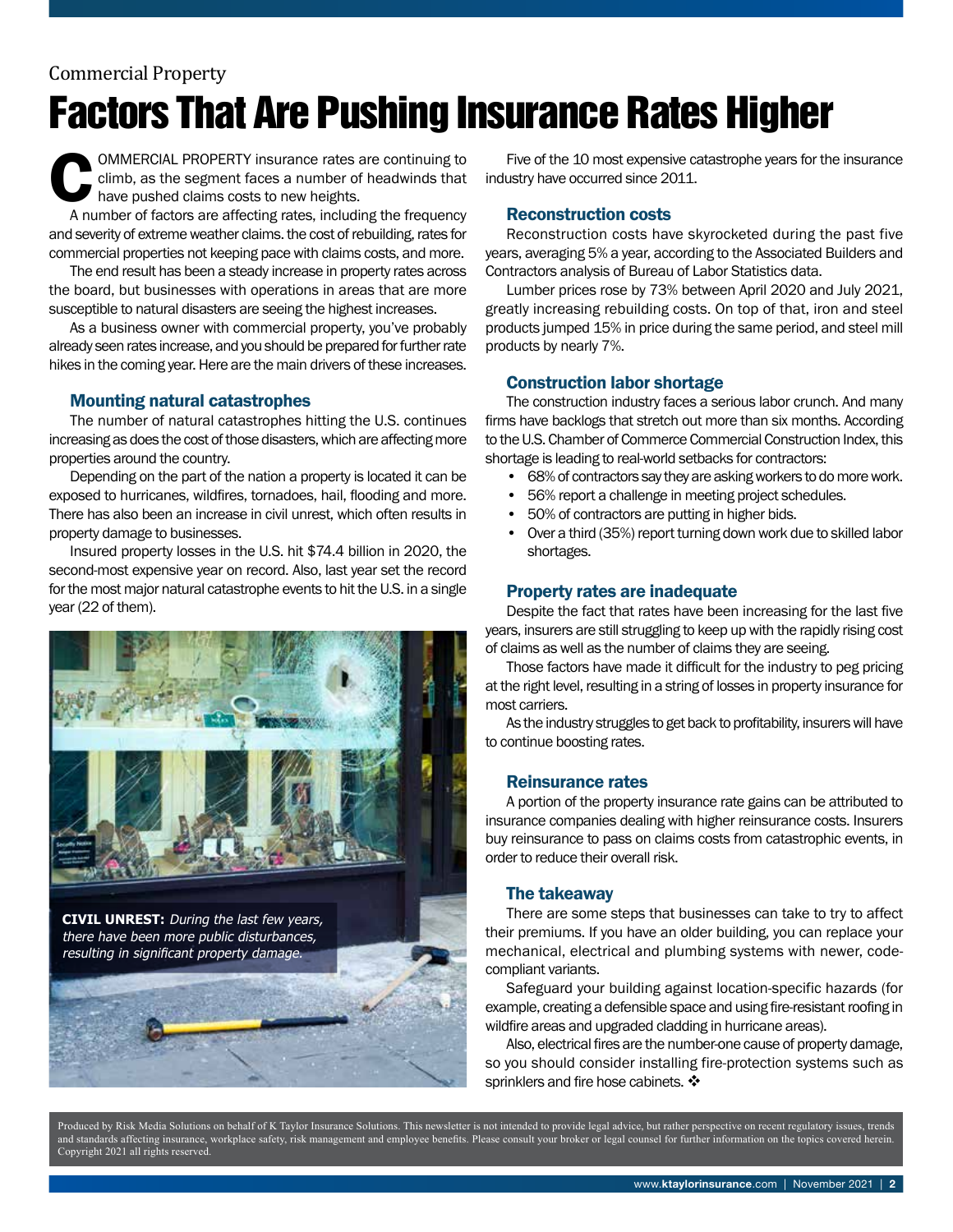# Supply Chain Disruptions Keep Growing

S THE COVID-19 pandemic drags on globally, supply chain<br>disruptions continue to worsen. Most main U.S. ports are<br>logiammed with vessels waiting more than two weeks to load<br>and unload, while a shortage of truckers means con disruptions continue to worsen. Most main U.S. ports are logjammed with vessels waiting more than two weeks to load and unload, while a shortage of truckers means containers are piling up at port facilities.

On top of that, each new wave of coronavirus infections results in more factories suspending operations, particularly in Asia. In addition, material shortages are forcing U.S. factories to stop production as they are missing much-needed parts and materials.

Most notably, the shortage of microchips has forced makers of cars, appliances and industrial machinery to halt operations.

All of these factors have upended supply chains, leaving many companies without materials and products.

Prudent companies address these challenges by building safeguards and contingencies into their supply chains ahead of time.

They enhance those risk management efforts by purchasing contingent business interruption insurance, which will cover lost profits if an event shuts down critical suppliers or major customers.

It's important that you create a solid plan for dealing with disruptions to your supply chain.

#### Understanding your supply chain

You'll be best able to reduce the effects of supply chain disruptions on your business by identifying the risks within your supply chain and developing ways to mitigate them.

You should document this process in your risk management plan, which is part of your overall business continuity plan.

# External supply chain risks

- Flow interruptions. Problems caused by interruptions to the movement of finished goods, raw materials or parts.
- Environmental risks. Economic, social, political, terrorism threat and climate factors that can affect the supply chain.
- **Business risks.** Problems caused by a supplier's poor financial stability, or the purchase or sale of suppliers by other entities.
- Physical plant risks. Problems caused by issues at a supplier's facility. For example, a supplier could suffer a machinery breakdown or regulators may shut the facility down.

#### Developing a plan

The best way to manage a supply chain disruption is to prepare for it. Start by undertaking a business impact analysis to prepare your company.

Form a team of key personnel that should include shipping and receiving, and management and supervisors involved in your key processes. The team should:

- Identify alternatives to key suppliers in advance. You don't want to be scrambling in the midst of a crisis. One option is to contract with an alternative supplier in advance, so you can certify them and ensure they can ramp up if you lose a critical supplier.
- Model the impact of disruptions on your sourcing and inventory strategies for the four supply chain risks listed above. Under each of the scenarios, think about how non-delivery of a key part or material would affect your operations.  $\clubsuit$